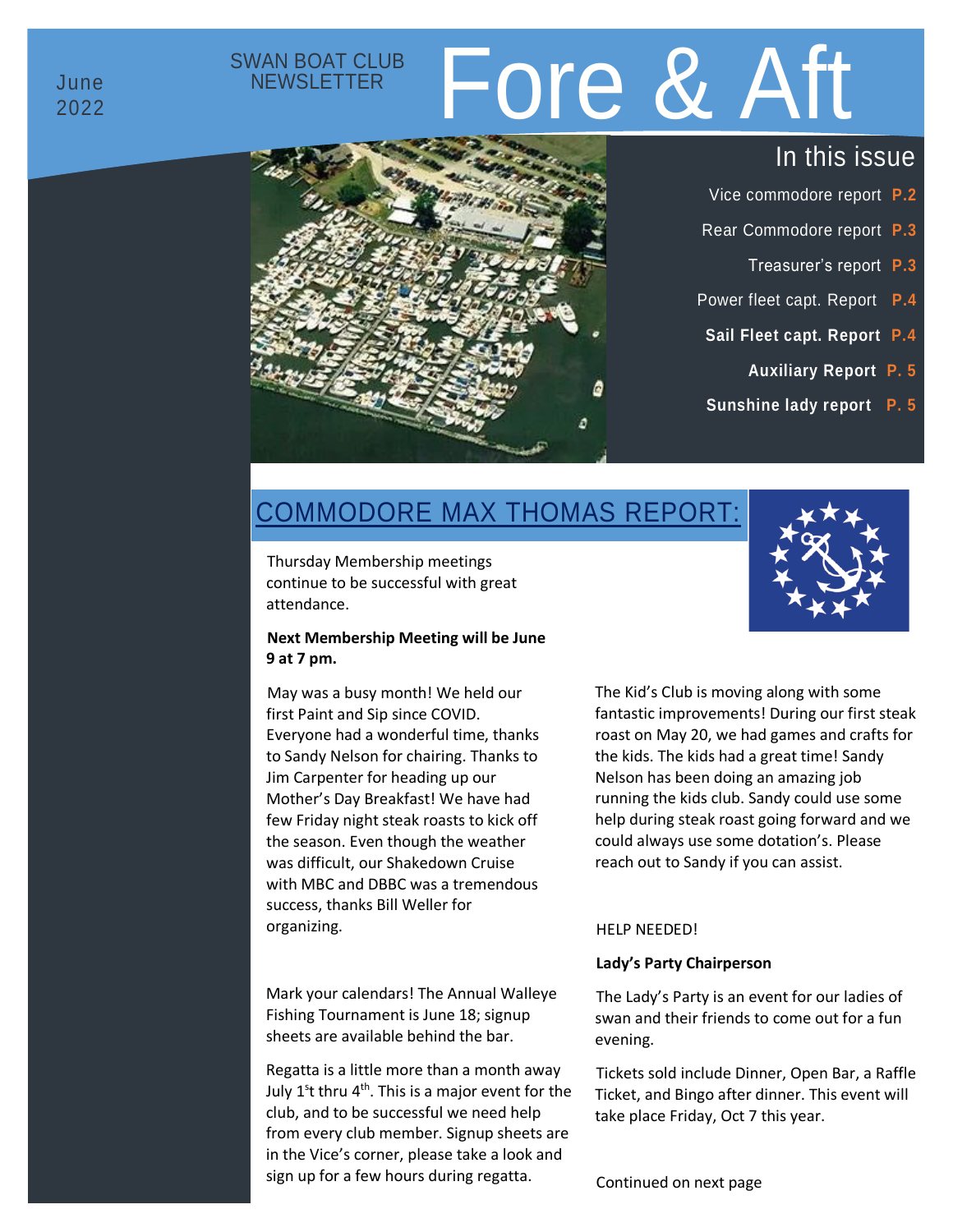# COMMODORE MAX THOMAS REPORT (cont):



We need a chairperson to help coordinate this event. There are support players in place for this event already. I just need a chair to coordinate. Please reach out to me if you are interested in chairing this event.

### Reminder:

2022 Membership Cards and the \$100 minimum spending vouchers are behind the bar. You must get these from the bartender, you and the bartender must sign that you received your vouchers. These vouchers are basically cash that can be used at the Bar, a Steak Roast or Clothing.

Commodore Max Thomas

commodore@swanboatclub.com



Vice Commodore Chris Wright

## Vice Commodore Report:

## **No Report this Month**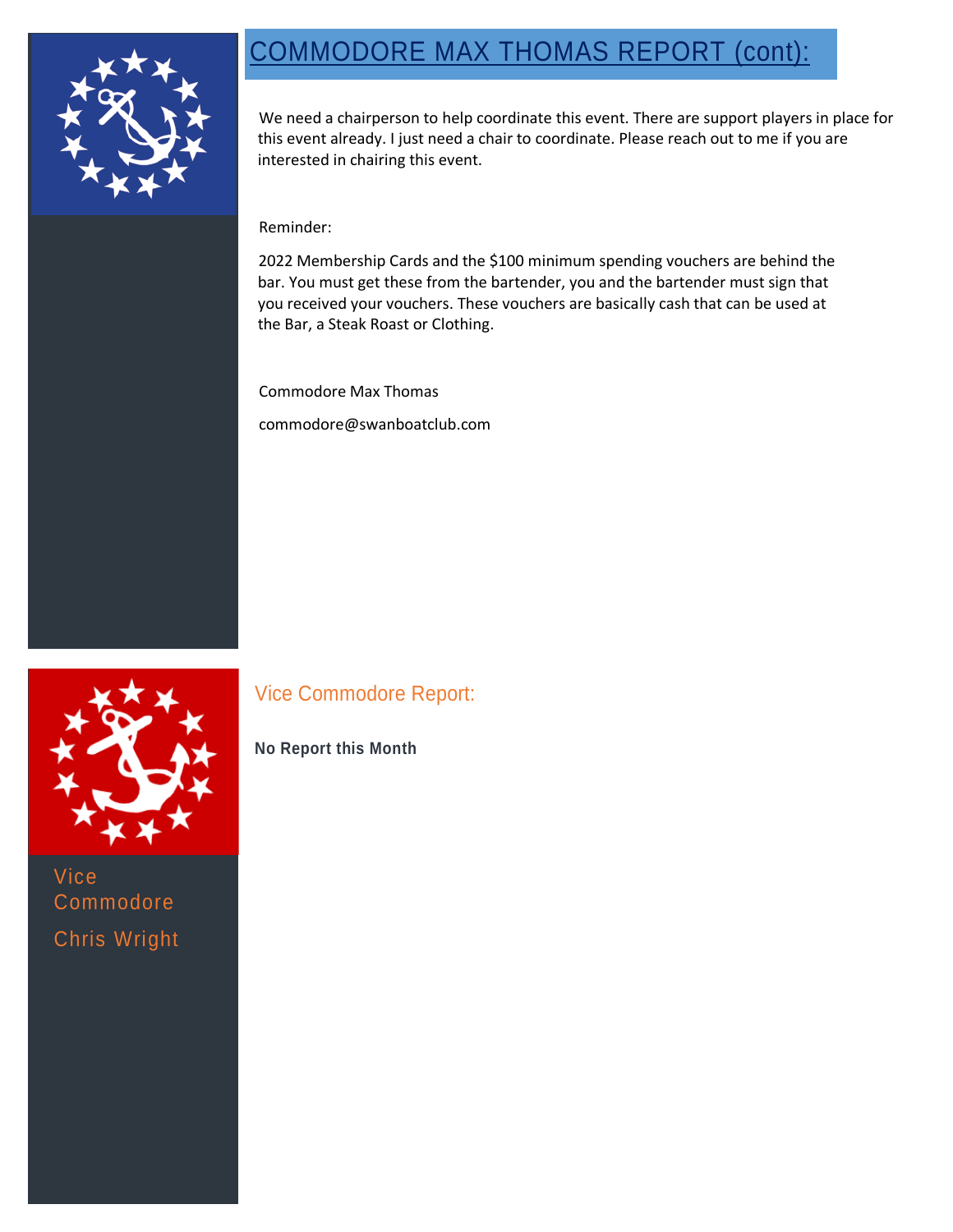## Rear Commodore Report:

Happy Memorial Day Swan Boat Club!

The weather is getting warmer, more boats are on the water and summer is almost here… Summer bar hours will begin on June 1<sup>st</sup> as follows:

> Monday: CLOSED Tuesday: 3pm-10pm\* Wednesday: 4pm-10pm\* Thursday: 4pm-10pm\* Friday: 12pm-2am Saturday: 10am-2am Sunday: 10am-10pm\*

\*On the evenings we close at 10pm, if there are more than 2 members in the bar after 10pm the bar will remain open at the bartender's discretion until no later than 2am.\*

If you are looking for work hours, we are looking for bar backs on our busier weekends and during Regatta; please reach out to Jason Johnson or Maggie Murzin-Doty to sign up!

Keep an eye on the SBC Facebook page for our daily specials and updates. Have a safe and happy holiday weekend Swan Boat Club and a great many thank for those that have served this great nation, God Bless.

Cheers!

Jason Johnson

2022 Rear Commodore

## Treasurer's Report:

Hello SBC Members,

The system in place today is working! Thank you all for the support with the Swan Dollars.

The Swan Boat Kids Club had its first meeting coincide with the first steak roast. Lots of smiling faces were seen from the sand art and other activities organized by Sandy Nelson. Updates and additions to the outdoor park have taking place with so much support to ensure the kids make fond memories.

Things are operating smoothly and I anticipate they will continue to for the foreseeable future.

Kindly,

Wade Nelson



**Treasurer** Wade Nelson

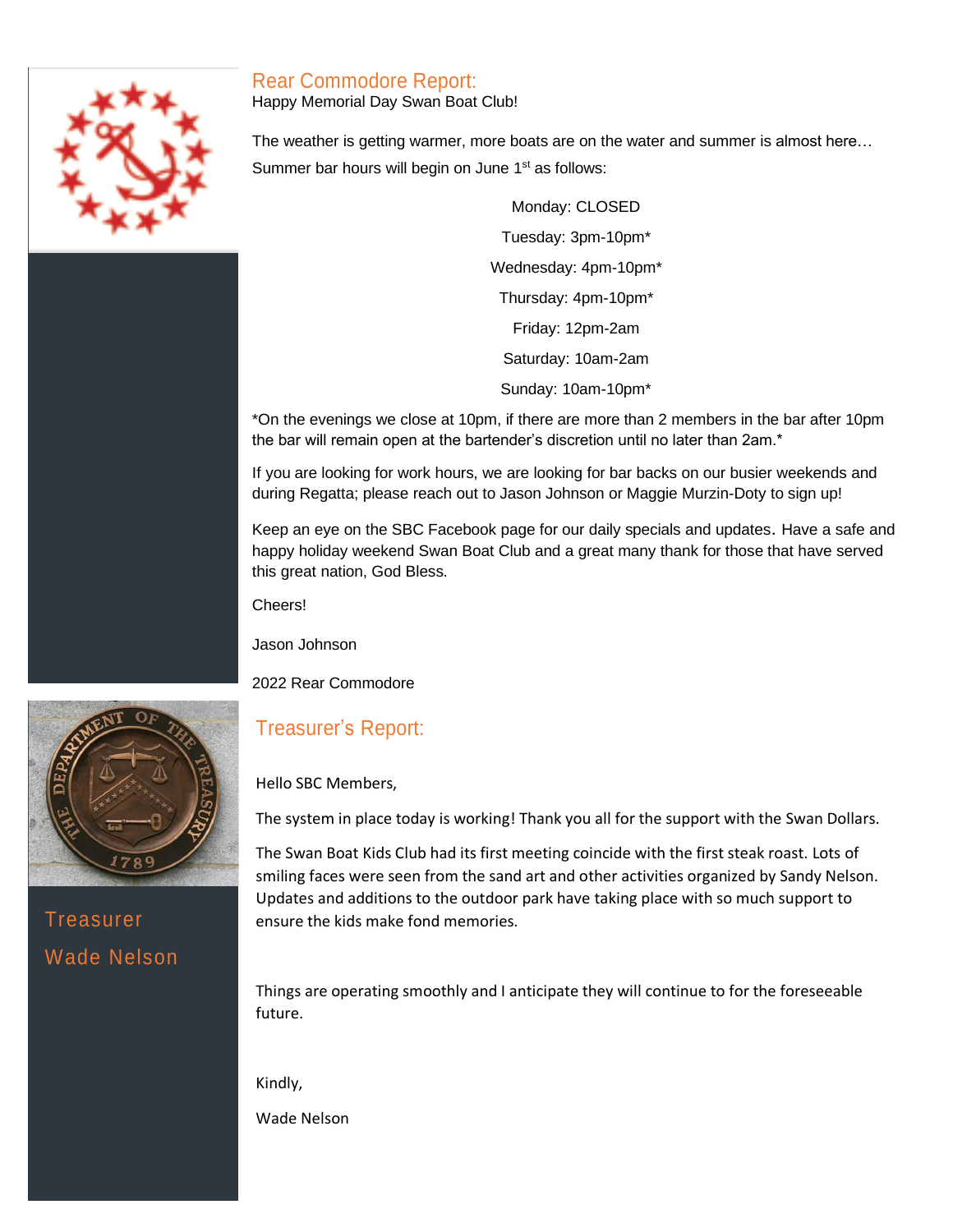

Power Fleet **Captain** Bill Wellar



Sail Fleet Captain Chris Wright

## Power Fleet Captain:

**No Report this Month**

Sail Fleet Captain:

**No Report this Month**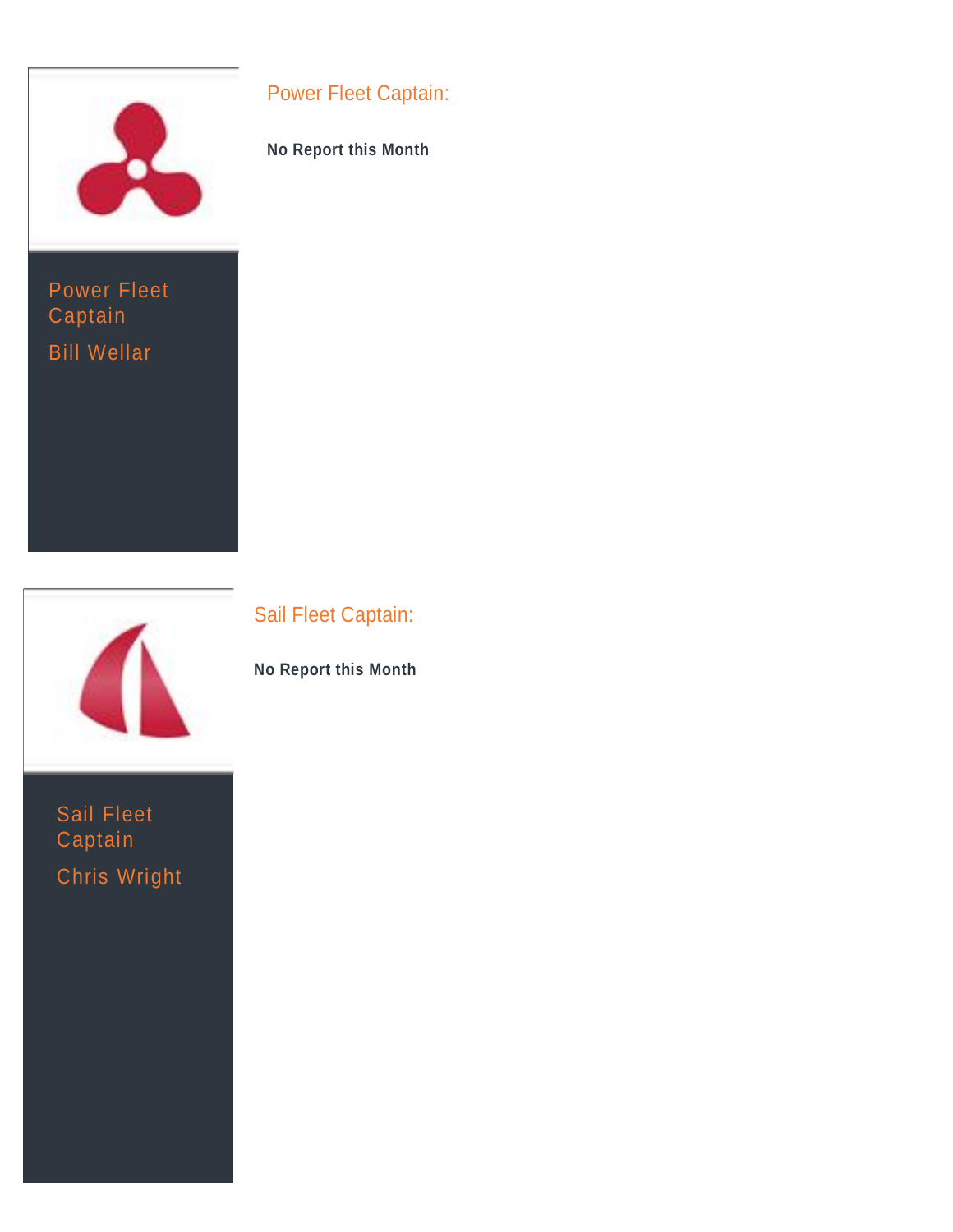

# **Auxliary Report**

Greetings Swannies!

May has been a fun month for the Auxiliary as we get closer to start of summer. The Swan Kids Club has become a hit with members under 4' and over, the first steak roast on 5/19 began the first of many Friday night kid's nights to come at the club. A big thank you to all the members who have donated their time, money, supplies, games/toy, snacks, etc.; we couldn't have done it without your help or support. If you are interested in helping with any of the children's upcoming activities, please contact Sandy Nelson or any other Auxiliary member.

If you are need in need of some volunteer hours and want to have fun while you work, please consider helping with the annual Memorial Day Steak Roast on 5/30 (meet us in the kitchen at 1pm) and be on the lookout for Regatta signup sheets! Have safe and Happy Memorial Weekend Swannies; may we all remember those great men and women who have served this wonderful country of ours. Cheers!

-Maggie Murzin-Doty

2022 Auxiliary President



# **Sunshine Lady Report**

Happy Memorial Day to all. A card went out to say Congratulations to Chris Wright on his retirement. Enjoy! Two get well cards went out this month- 1 to Michael McNaughton and the other to Kris Ledger. Please feel better soon. Hope everyone has a safe holiday.

Brenda McNaughton

Sunshine Lady